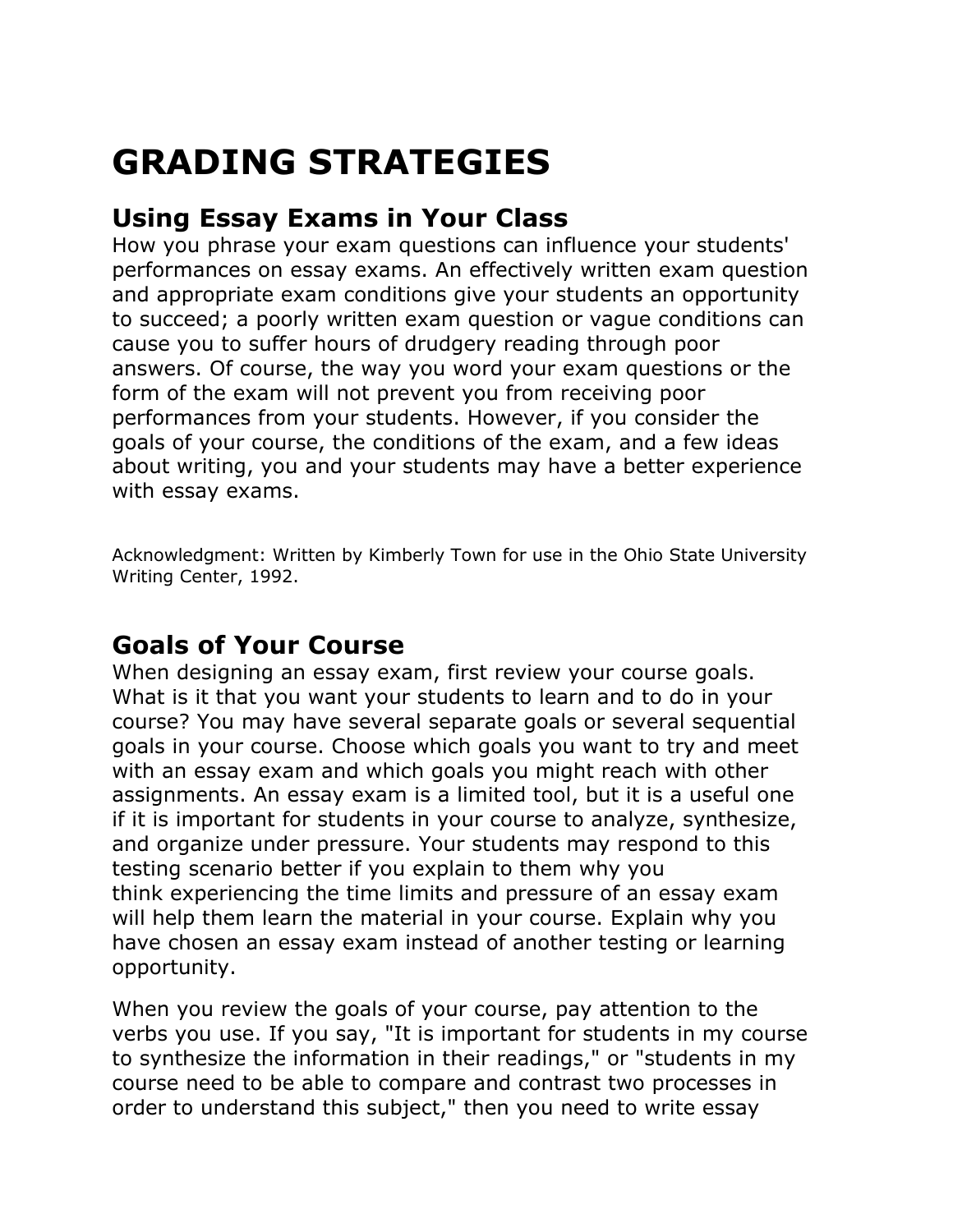questions that encourage those skills. Designing your essay questions around a verb may help you describe clearly the mental activity in which you expect your students to engage. See the attached list of verbs commonly used in essay exams.

In choosing the verb around which you focus your essay exam question, consider how descriptive or prescriptive you want to be in your directions to the student. In general, a descriptive assignment gives the student a good degree of freedom and responsibility for developing the shape and content of an answer. A more prescriptive assignment gives a student step by step instructions on the depth and order of an answer.

# **Types of Essay Exam Questions**

#### **Open-ended Questions:**

If it is important for your students to learn to develop opinions or to make choices, you may want to give them questions that allow them to make decisions in formulating their answers. For example, your exam question may be simply,

*"Discuss feminism" or "Discuss Capitalism and its implications for the Third World."*

Answering these questions successfully requires that a writer make a series of choices about a topic, focus, examples, and organization. To successfully answer, a student will have to navigate these decisions and chart a path through the broad field of feminism or Capitalism. Many students, however, will not automatically make cohesive choices, instead, opting for the "write everything I know" strategy or the "give the teacher what she wants" game. To prevent such wandering answers, you may want to add a guiding statement that explicitly states that you want them to make choices in developing an answer. For example, you may add to your initial assignment,

*"We have covered many different aspects of this topic so far in the quarter. In answering this question, it is up to you to choose which aspect, angle, or material so that your answer reads as a coherent statement about one aspect of feminism."*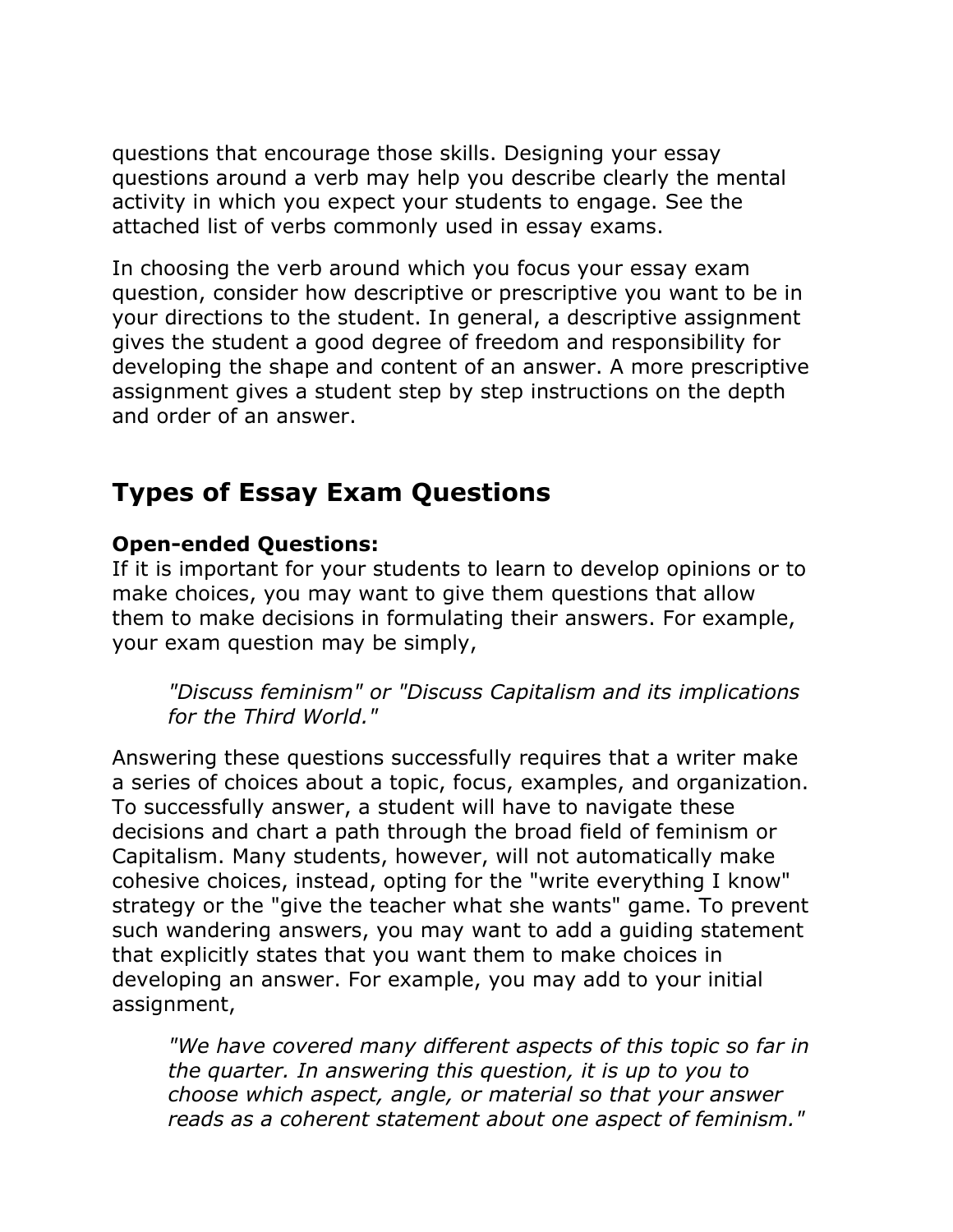With this statement, students realize that your vague directions were intentional and not designed to trick them. They will then feel freer to express their ideas, and give up trying to guess what your ideas are. This question preserves your goal of teaching students to make choices and also explicitly encourages them to do so. Be forewarned. If you follow your general direction with a series of questions to prompt their thinking, for example,

*"Discuss Capitalism and its implications for the Third World. Is there such a thing as the Third World? Where is it? What economic, political, and social structures govern its existence? What is the future of the Third World?"*

rest assured that some students will try to answer all of your questions and won't be making choices about the topic or organization of their answer. If you want to get their thinking started, you may have more success if you include an additional statement. For example, you could add,

*"Consider these questions and the questions you have developed in our course. Pick what you see as the most important question and answer it."*

If you want your students to include specific information in their answers, it is better to write a directed question as described later in this handout.

#### **Context Questions:**

If you want to give your students further guidance than an open ended question provides, consider creating a context for your exam question. Write a scenario that posits a purpose and audience. For example, if you want your students to identify factors that contributed to the French Revolution, you might write,

*"You are one of Robespierre's henchmen. You are ordered to quell a riot caused by a food shortage by persuading the masses that the new order is an improvement over the old regime. Write a speech to be read to the people. You will be guillotined if you fail in your attempt. "*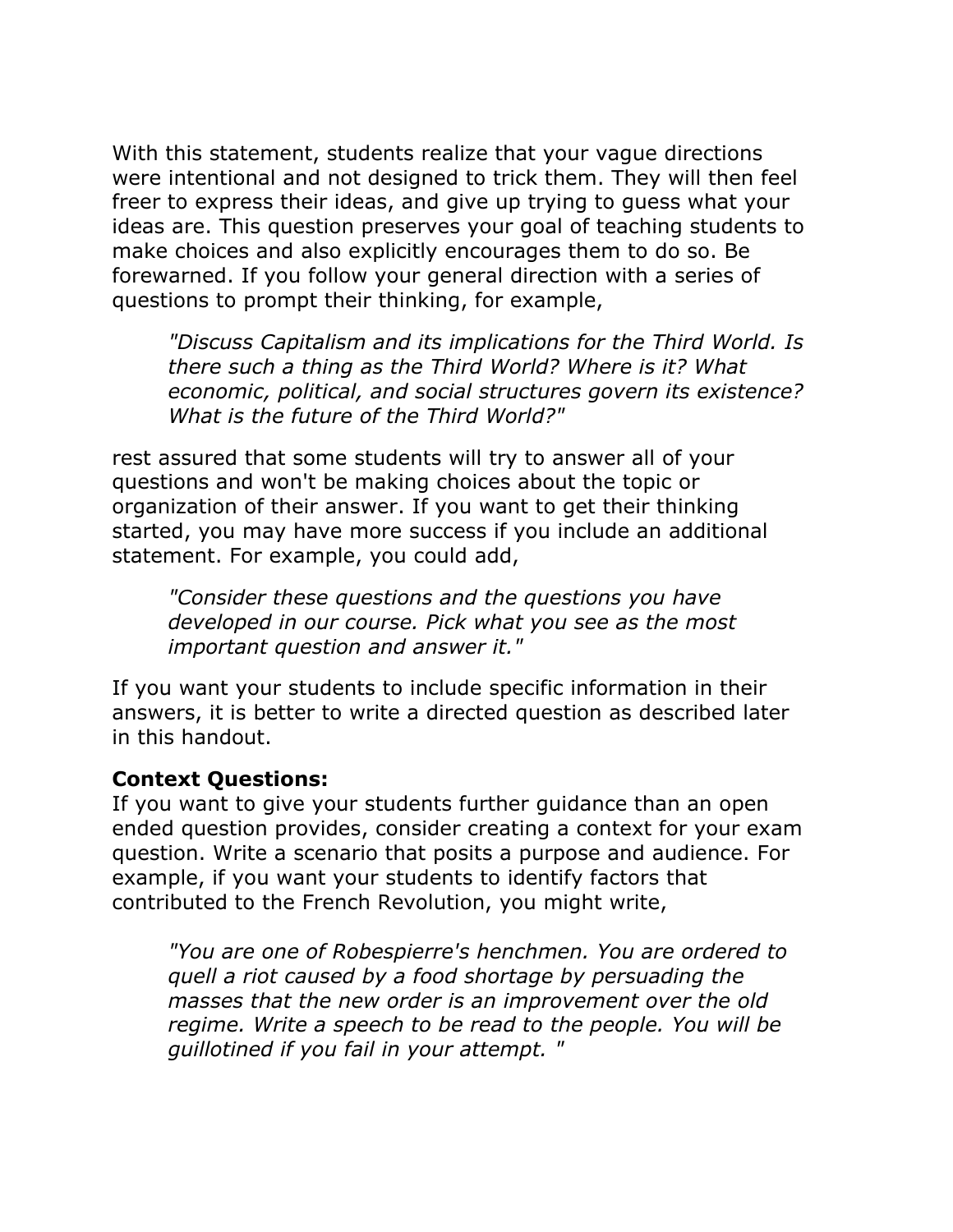*"You are a French peasant in 1788 who is starving. Write a petition to the king in which you describe how you landed in your present situation and ask for appropriate reforms."*

Most students readily adapt to these constructed contexts. The contexts provide a frame in which they can develop their answers, and they stimulate the kind of writing, need based writing, that they will encounter in their futures. Context questions have the advantage of shifting the writer's focus away from you as the grading audience toward the posited audience, and thus, the course material.

#### **Directed Questions:**

In some courses, especially those that introduce new material or use technical or sequential material, you may want to prescribe how students structure their answers. Such prescriptions usually provide topic and organization for the writers and allow them to worry about accurately presenting information. For example, if you want your students to define and explain successive steps in a scientific process, you may want to write,

*"In two pages, define photosynthesis in words and in a formulaic expression. Explain why it is important to the growth of a plant. Next, describe the specific chemical reactions that take place within an instance of photosynthesis. Your answer should be complete and accurate."*

This kind of exam question allows students to concentrate on appropriately expressing specific details.

## **Structuring Conditions for the Essay Exam**

There are several ways to schedule essay exam questions. Again, the way you structure the exam relates to the goals of your course. Why have you chosen to give students an essay exam? What do you want to examine about the students' knowledge? Consider the different conditions created by

an in class essay exam, a take home essay exam, a collaborative in class or take home exam. For an essay exam, you may choose to

or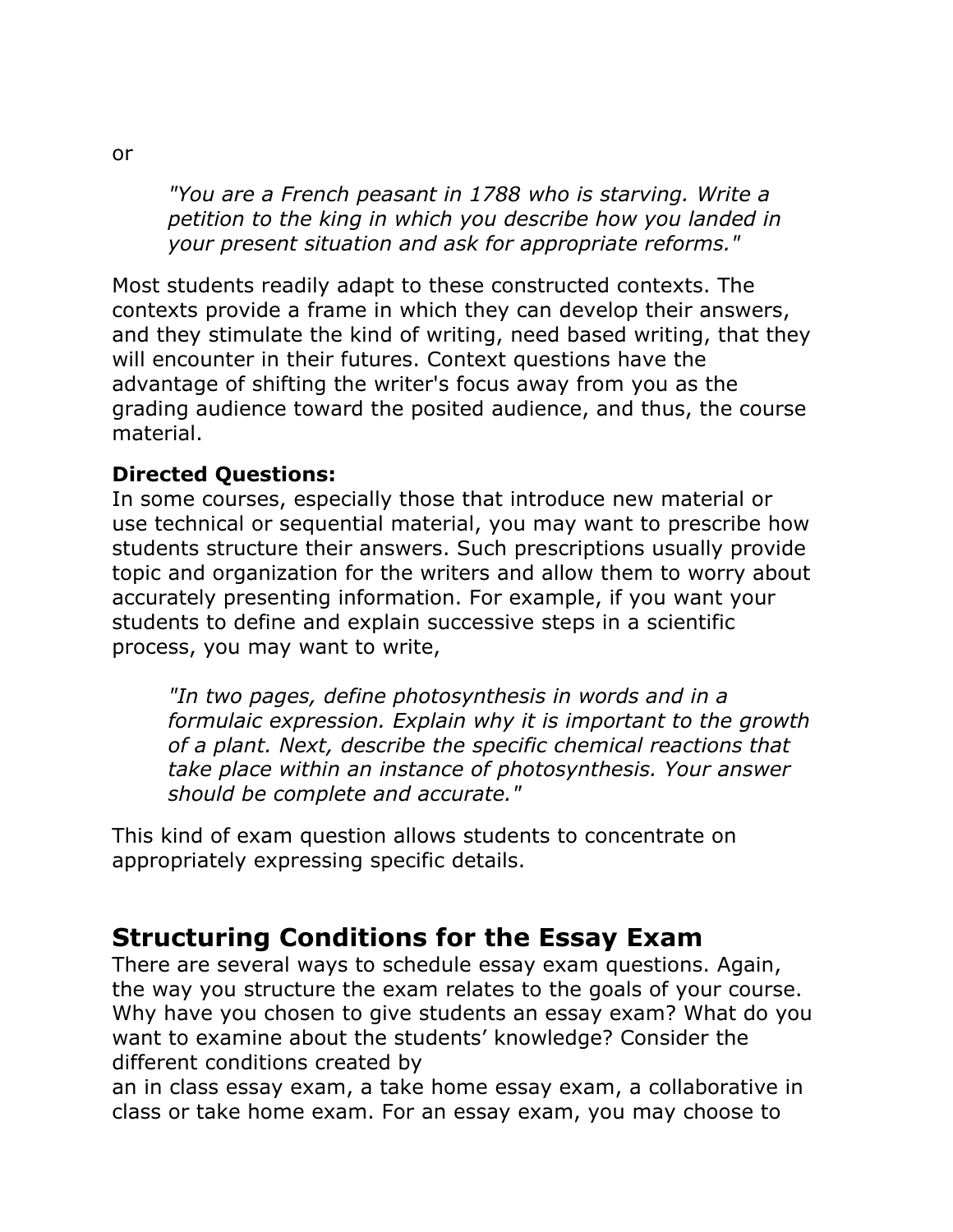give students the essay questions in advance or use the surprise element and give the questions at the time of the exam.

Each examination condition creates performance parameters for the student. Recognize that you are examining their test taking skills as well as the material in your course. In most cases, students are learning how to take the test as they take it. Some students have developed successful test taking

strategies—ways of budgeting their time, tactics for organizing information quickly—others have not. But in most cases each of your exams is a new, and very particular, testing situation for them. The more you can tell your students about how they might approach your exam and how you will evaluate it, the more successful they will be writing it.

#### **In Class Essay Exams:**

In class exams are exercises in coping with pressure and time limits. An in class essay exam is an appropriate tool when it is important that students restate a large amount of information in a short time or synthesize or apply relatively straightforward material. If your exam question or in class instructions do not indicate the purpose of the exam, in confusion, the students will resort to prior and general experience. They will "write everything they know" and leave you with a "mind dump" or they will try to prove that they have "done the reading" by spouting a list of random facts. Their primary concern may be to "make it sound good" or to write "academically." The results will leave you with a lot of vacuous prose to read. If you choose to give students an in class exam, explain why you are using this testing method and suggest ways in which they might prepare for and approach the testing situation.

#### **Take Home Essay Exams:**

Take home essay exams are essentially papers for which you have supplied the topic. They vary in length according to how long you give students to complete the exam. A short preparation period requires a short paper (usually 2-6 pages), a longer preparation time allows for longer, more developed papers (7-12 pages). Careful wording of the exam question will necessitate careful preparation of answers by the students. Acknowledge that students will probably discuss the exam questions outside of class and encourage students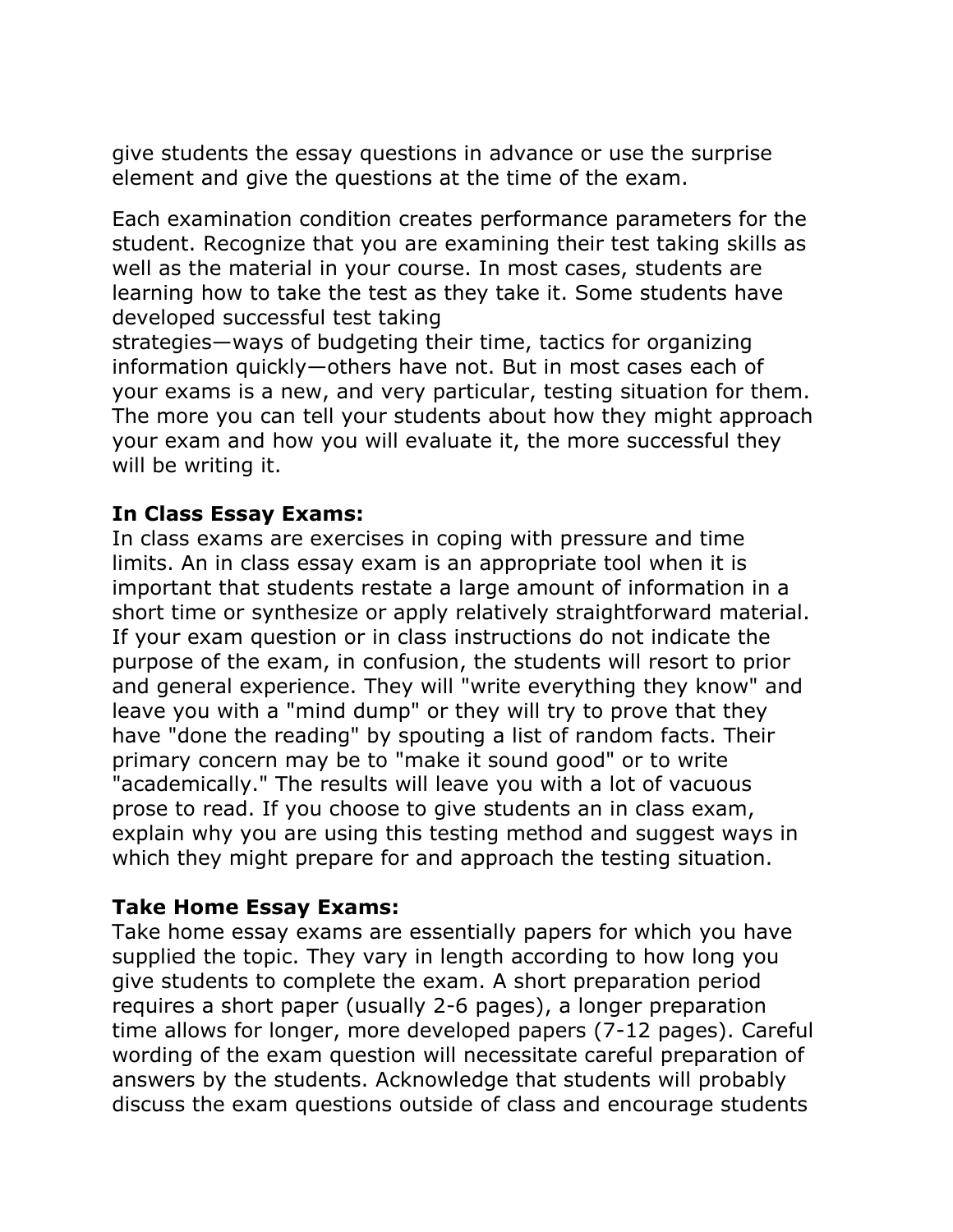to draft and turn in a polished response. Remind them that you are purposely giving them time to mull over the exam question and produce a thoughtful answer.

#### **Collaborative Essay Exams:**

You may want to structure an exam that requires students to work together to write an answer. This kind of assignment works especially well to challenge and test students' problem solving strategies or when synthesis or comparison is vital. Any group of students will have assorted views on any subject, and they will naturally become engaged in these acts in the process of developing their answers. Collaborative exams can be structured as in class or take home assignments. For more information on Collaboration Assignments see the resource link on this topic.

### **Evaluating Essay Exams**

When you design the assignment and structure exam conditions, you automatically give yourself a set criteria and standards with which you can evaluate the exam. Open ended questions often produce exploratory answers; Context questions generate imaginative, persuasive, or critical answers; Prescriptive questions draw factual answers. You evaluate the exams according to how well the students answered the questions. The exam questions will also dictate your response. If the students were writing in class, the limitations of time and pressure may cause rough expression of ideas. If students were given time outside of class to complete the exam, you can expect a more polished text. If students work together to produce an answer, coherence of ideas will be a factor. You evaluate the exams according to how well students coped with the conditions. Before you evaluate any exam, take a moment to imagine how you would answer the exam question and why you would answer it that way. Check to see if your answer reflects the question you asked and not other assumptions you may not have made explicit in the questions.

#### **Responses Students Can Learn From:**

Of course, both you and the students are interested in the grade of an exam. However, the comments that accompany the grade you assign, no matter how brief, will determine whether the exam will be a learning experience with your course material or another in a long line of lessons about teachers and subjectivity. In commenting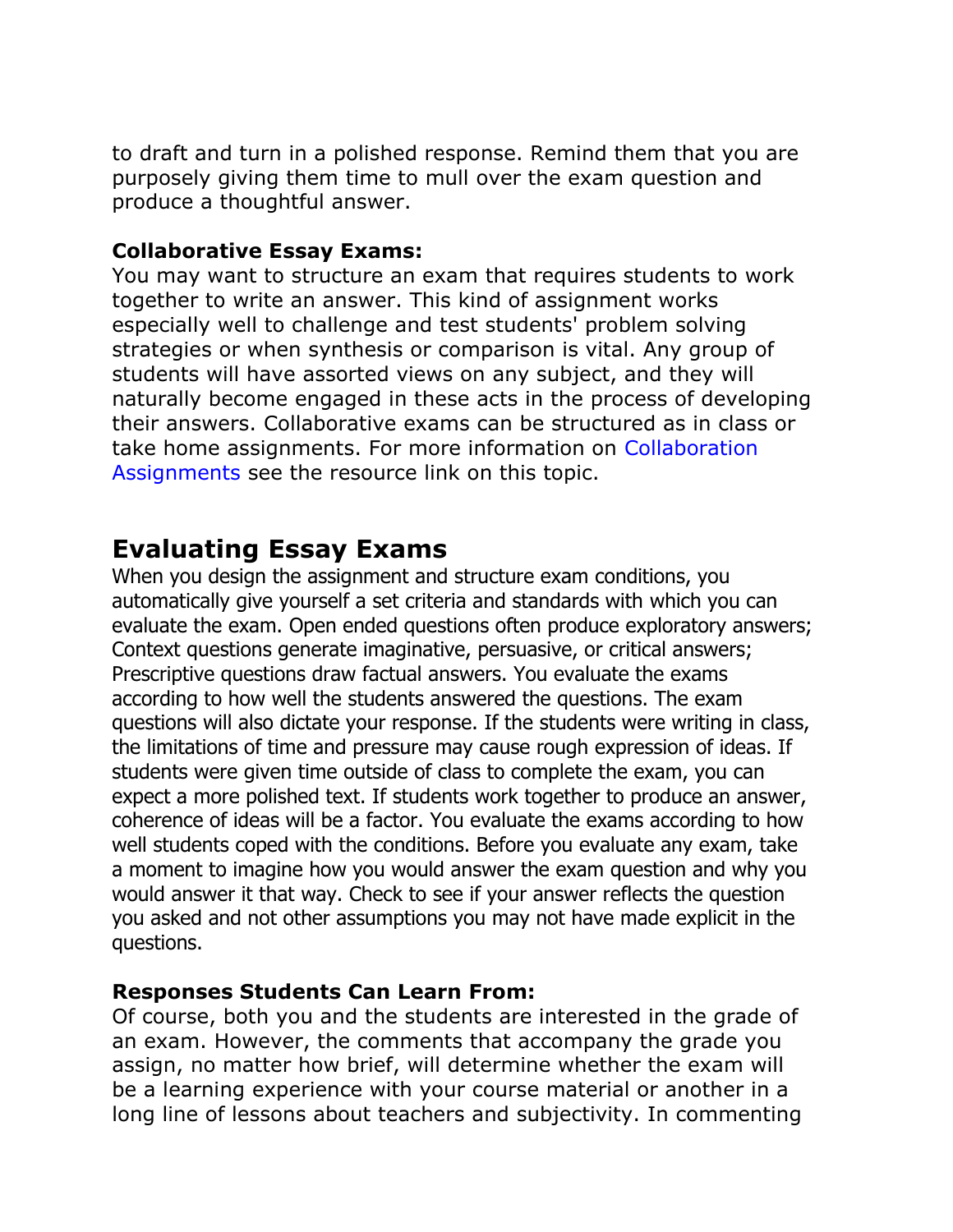on an essay exam you may choose to comment on or need to make comment in three possible areas—testing, course-related concerns, writing issues. If you would like further information on responding to writing, see Responding & Evaluating.

Meanwhile, a few kinds of responding procedures may be particular to essay exams.

#### **Testing Issues:**

Include your criteria for evaluation on the exam question. If the intent of the exam is not clear to the students, it will be when they read your evaluation guidelines. Try to be specific and explicit. Instead of grading papers according to "clear expression and coverage of material," you may want to explain, "I will evaluate your exam according to how easily it reads, how many examples you provide, and how well the examples support or illustrate the points you want to make. I hope that reading your exam is a pleasant, straightforward experience for me. If I have to work as a reader to understand your ideas, organization or sentences, then I am going to wish that the writer had worked harder to make them clear to me."

Acknowledge the testing conditions in your comments. Remarks like, "Given the weekend time constraint..." or "Your writing during this hour indicates..." show that you are evaluating students' work within a defined context. You are not judging their souls or predetermining their future performances. Provide an opportunity for students to give you feedback on the exam and exam conditions in writing soon after the exam.

#### **Course Related Concerns:**

Students need feedback on how they are coping with the material of the course. To comment on this issue, you may want to return to the goals of the course or the verb you used in your essay question. If a student shows particular skill when synthesizing material, they need to hear it as well. Without direct comments about the general mental activity exhibited in the exam, students will interpret your remarks as text specific and not about the course material or what you expect them to do with the course material.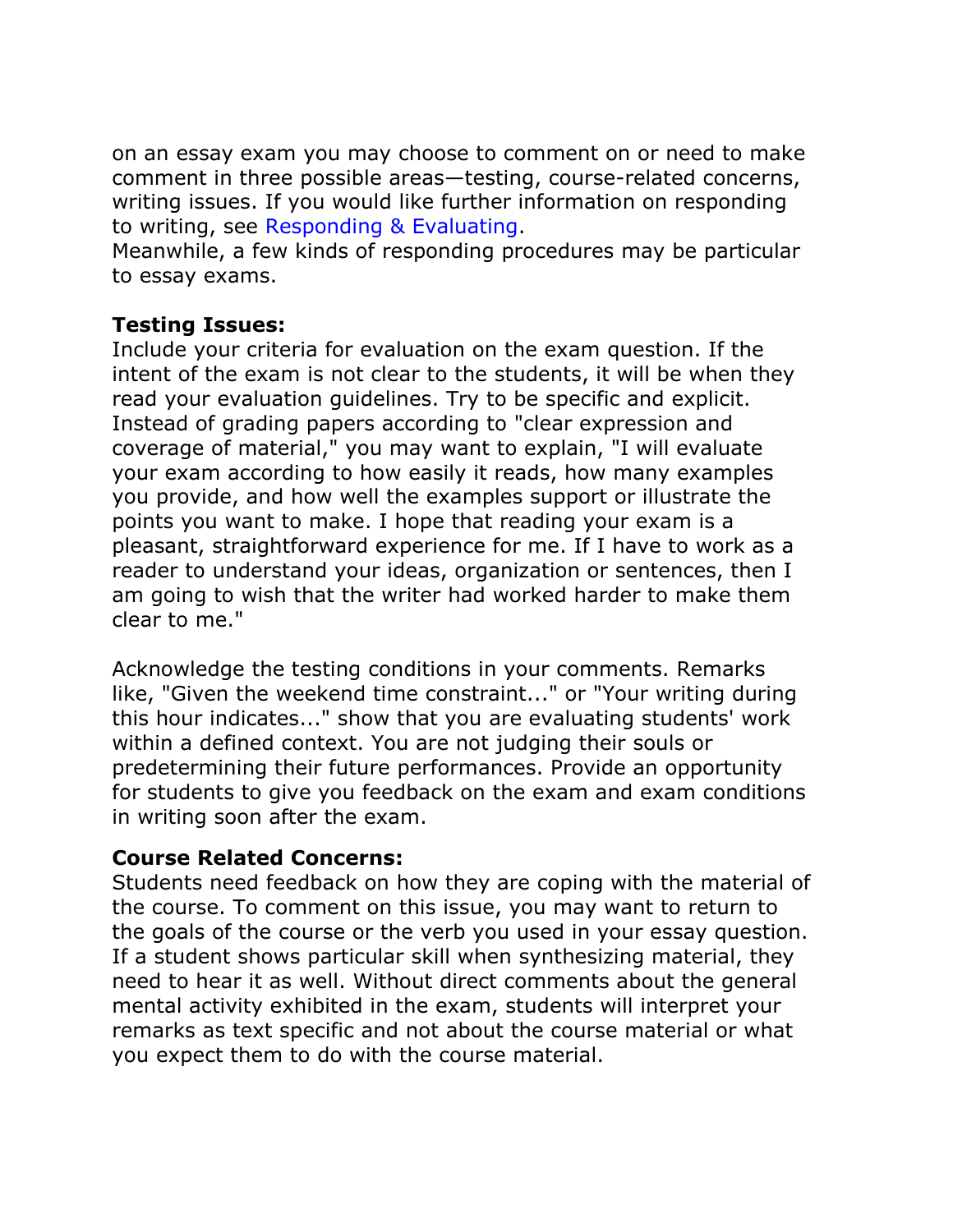Be aware that some students might not understand exactly what you mean by synthesize or analyze. While these terms are common school instructions and mental maneuvers you take for granted, they may be vague, general, or mysterious terms to some students. Some students may never have been taught that when you analyze, you examine something in terms of the relationship between parts and wholes. Even if they think they do know how to analyze, they may not be sure what that means in your discipline or if you mean the same thing that their last instructor meant. When students don't know what you are asking them to do or if they aren't sure they can do it well, they will usually do something else. Summarize instead of synthesize for example, because they are more sure of how to summarize and they have had success with summaries before. Related issues:

- When a student hasn't exhibited the effort or depth required by the level of your course, let them know.
- During class and in your feedback on the exam, make practicing a specific mental activity a desired goal by acknowledging it.
- Ask students to give themselves grades or to trade exams with their peers and then give themselves grades. This self-evaluation gives students a chance to assess their own progress with the material.

#### **Writing Issues:**

Using essay exams does not necessitate that you respond to your students' answers as a grammarian. Respond instead as you naturally do in the act of reading. Ask questions and make brief statements in the margin. Comments like "What's the topic? I'm lost. I like this idea. What do you mean? What's the connection? How does this relate to X? I follow. Clever example" indicate to the writer that you are engaged with their ideas, much more forcefully than AWK, sub/v agr, CS, frag.

When a student's grammar, mechanics, usage, punctuation, or style gets in the way of your understanding, you can let them know in one of several ways. Put a check mark in the margin when you are tripped up by something in the writing. This method is preferable to correcting, rewriting, or circling errors. You don't find the errors, the